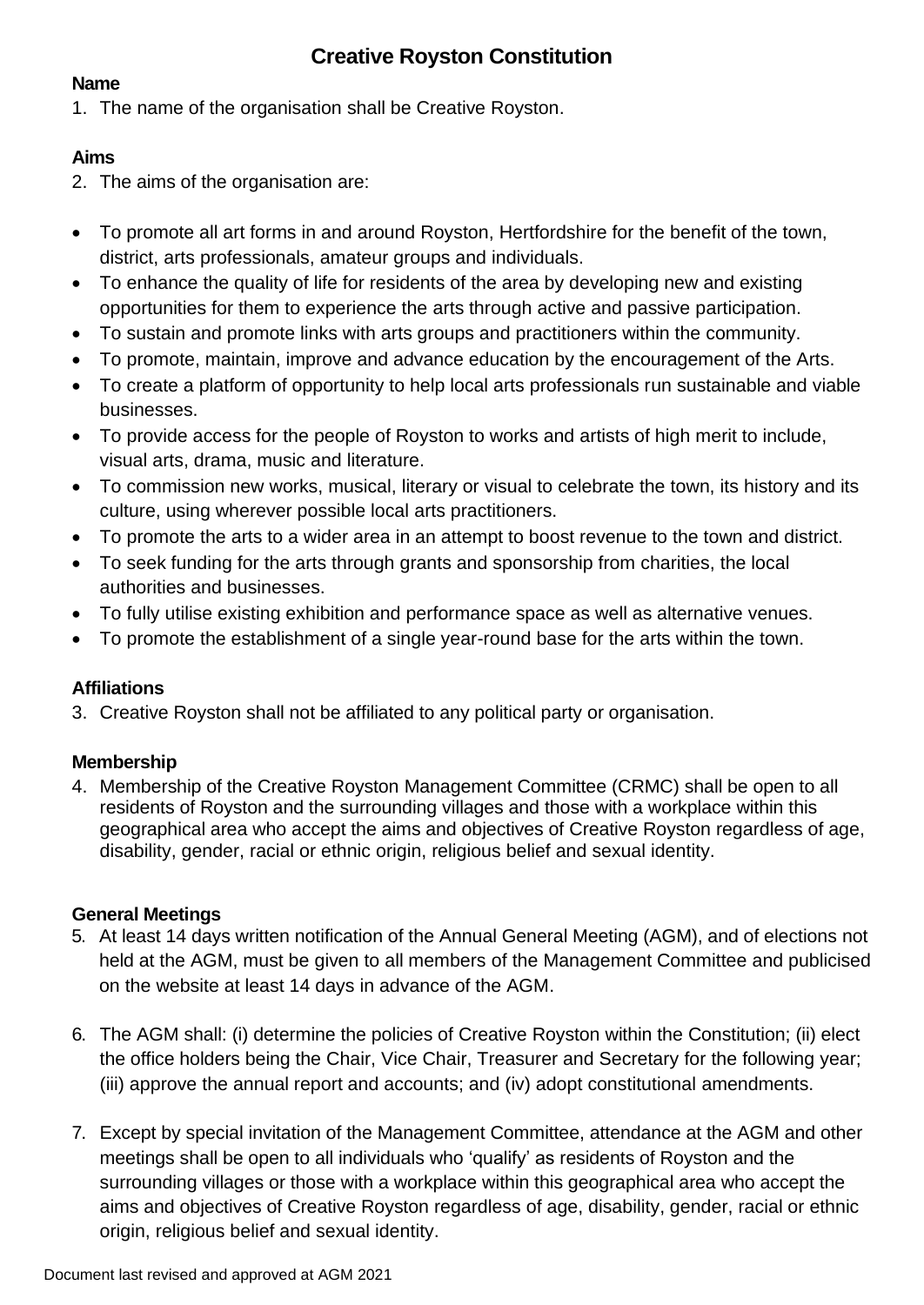- 8. At least six 'qualifying' individuals (which can include the Chair, Vice Chair, Treasurer and Secretary and must include at least one office holder) must be present at the AGM for it to be declared quorate. If the meeting is not quorate the existing office holder(s) may continue in office if they wish to do so and run the affairs of Creative Royston as part of such Management Committee as may still exist.
- 9. All 'qualifying individuals' shall be entitled to attend the AGM, to propose and vote for candidates and motions and to stand for election as office holders subject to item 14 below.
- 10. Voting shall be by: (i) a show of hands for motions; and (ii) a secret ballot for the election of office holders (if there is more than one candidate).
- 11. An Extraordinary General Meeting can be called by the Management Committee or by petition of ten 'qualifying' individuals with at least 30 days written notice given to the Secretary and the Chair.

#### **Management Committee**

- 12. The Management Committee shall consist of the Chair, Vice Chair, Treasurer, Secretary and up to eight other individuals.
- 13. The Chair, Vice Chair, Treasurer and Secretary shall be as initially elected by the AGM.
- 14. All office holders shall be subject to election annually at the AGM and must have served as an ordinary member of the Management Committee during a previous year unless there is no other candidate for a specific post.
- 15. Office holders must not have any pecuniary interest in nor benefit from any events or activities of Creative Royston either personally or via a business in which they have an interest. However, if there is no viable alternative and if agreed by the Management Committee they may provide services or goods at cost price.
- 16. The Management Committee shall conduct the affairs of Creative Royston between AGMs. It may delegate its powers on specific matters to such persons as it sees fit whilst maintaining overall control of Creative Royston's affairs.
- 17. The Chair shall: (i) call and chair meetings of the Management Committee but have only a casting vote on elections and resolutions; (ii) act on behalf of Creative Royston and represent it externally; (iii) have the power to take decisions on urgent matters between meetings of the Management Committee; (iv) interpret the Constitution. The Chair's interpretation may be overturned by two-thirds of those present at the Management Committee or General Meeting; and (v) act as joint signatory for the Creative Royston bank account.
- 18. The Vice Chair shall take on all responsibilities of the Chair in the Chair's absence from meetings and shall act as a critical friend to the Chair.
- 19. The Treasurer shall: (i) be responsible for maintaining the accounts of the Creative Royston; (ii) submit a detailed summary of the accounts at every AGM; (iii) act as a joint signatory on the Creative Royston bank account; (iv) take the chair at meetings if the Chair and Vice Chair are absent; and (v) take minutes if the Secretary is absent.